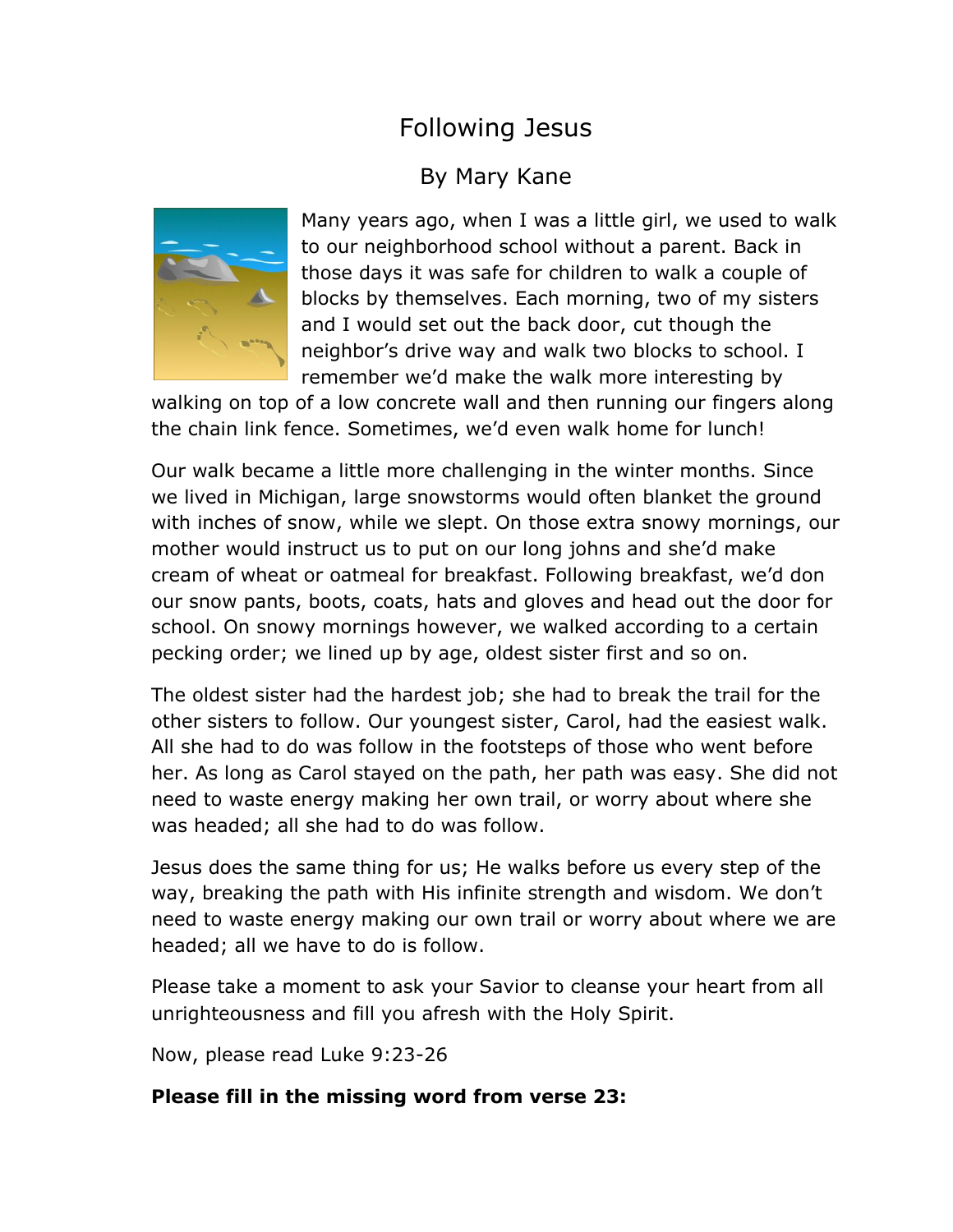**"If anyone \_\_\_\_\_\_\_\_\_\_\_\_\_\_\_ to come after me, let him deny himself…"**

In the NKJV, the missing word is *desires*. From the Greek, *desires* transliterates as *thelo* which means "to will, to intend, to have in mind, to like to do a thing, to take pleasure in, to be resolved, determined, a deliberate intelligent choice, to wish." Based on the definition of the word desire, the choice then to follow Jesus seems to involve both the mind and the heart.

## **How were both your mind and heart involved in your own decision to follow Christ?**

Please look at verse 23 again.

The word *come* has an interesting meaning behind it as well. To *come* means "to go, to follow, *to come from one place to another* (emphasis mine)" When we decide to follow Jesus, we come from one place; the place of our own disastrous plans and ideas, to another; the place of God's wondrous plans and ideas for our lives!

### **What are some of the wonderful plans that God has unfolded for your life since you became a Christian?**

Since I decided to follow Jesus, God has given me a new job, a wonderful church family, new skills and talents that I never knew I had and very satisfying ministry work!

## **According to verse 23, what three things does Jesus ask a person to do if they desire to "come after Him"?**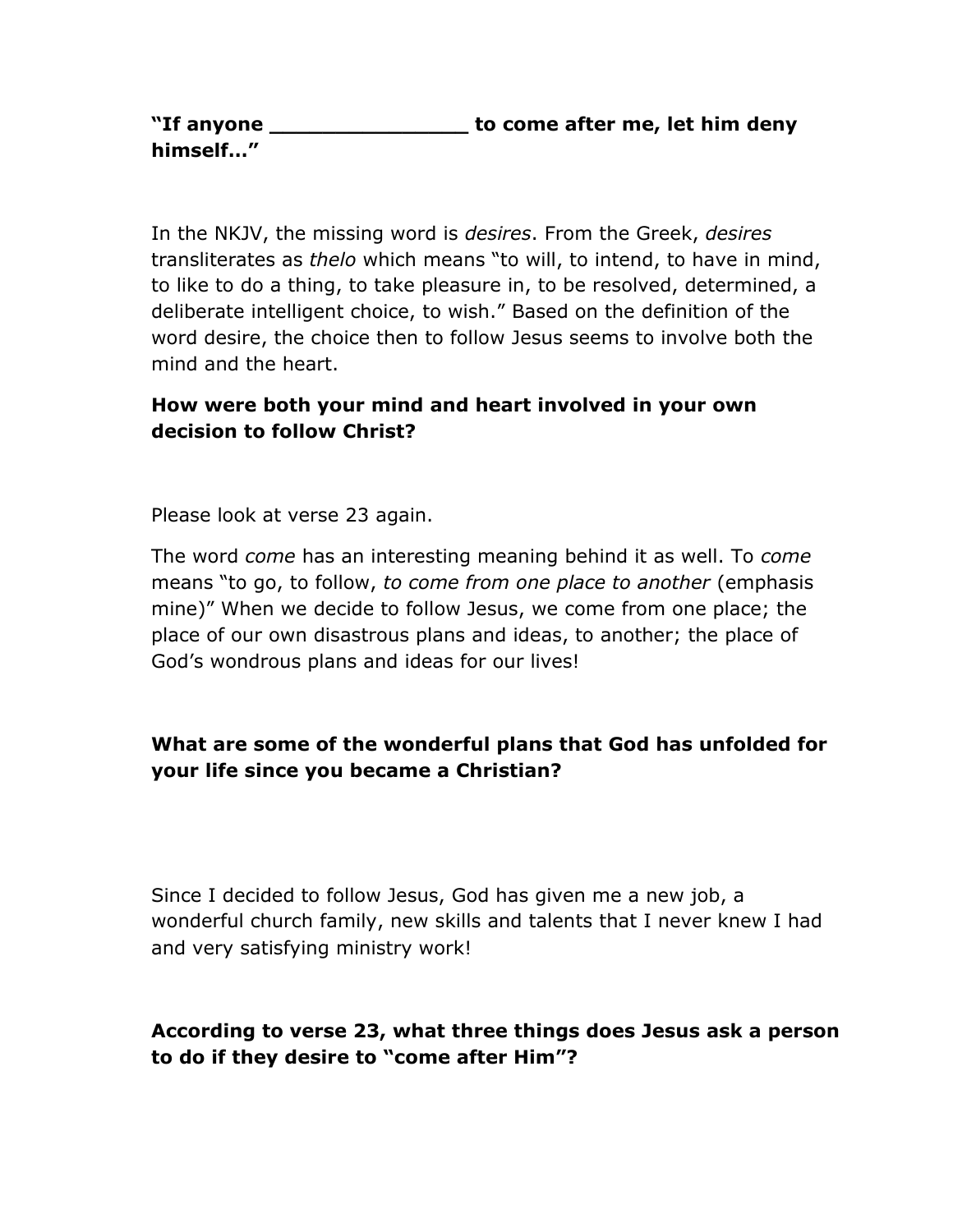#### **If we are serious about following Jesus, God calls us to:**

- **1. Deny ourselves:** In the original language, *deny* means to "affirm that one has no acquaintance or connection with someone, to forget one's self and one's own interests." When we decide to follow Jesus, life is no longer about self, but Jesus. Self is gone… it's desires, it's passions, it's plans. Self is gone and Jesus has come. I've heard others say that sometimes when we want to walk closer to Christ, we may have to give up a few friends. I never considered until this moment that one of the friends that I may have to give up is my *self*!
- **2. Take up our cross daily:** In the Greek, *cross* transliterates from the base word *histemi* which means "to cause or make to stand, to make firm, fix establish, to stand immovable, steadfast in mind, one who does not hesitate or waiver." The cross always means suffering; not suffering without purpose, but suffering for the joy set before you. Following Jesus on a daily basis is not for the faint of heart; it requires a steadfast commitment.
- **3. Follow Me:** When I looked up the meaning of the word *follow*, I was blessed by the insight I gained from the original language. The word used in this text for *follow* means "to follow one who precedes, to join Him as His attendant, accompany him, to side with his party." Based on this definition, when we *follow* Jesus it doesn't mean that we are following, by ourselves, a two thousand year old trail that He blazed hundreds of years ago. It means that He calls us to *join Him* as He leads us on the perfect path that He has for our lives! The path He leads me on will be different from the path that He leads you on! And He will personally walk before every one of us, each step of the way! Even when we walk through the valley of the shadow of death, He is with us—He always has been and always will be. What a wonderful comfort. Thank you Holy Father.

#### **What ironic situation is presented in verse 24?**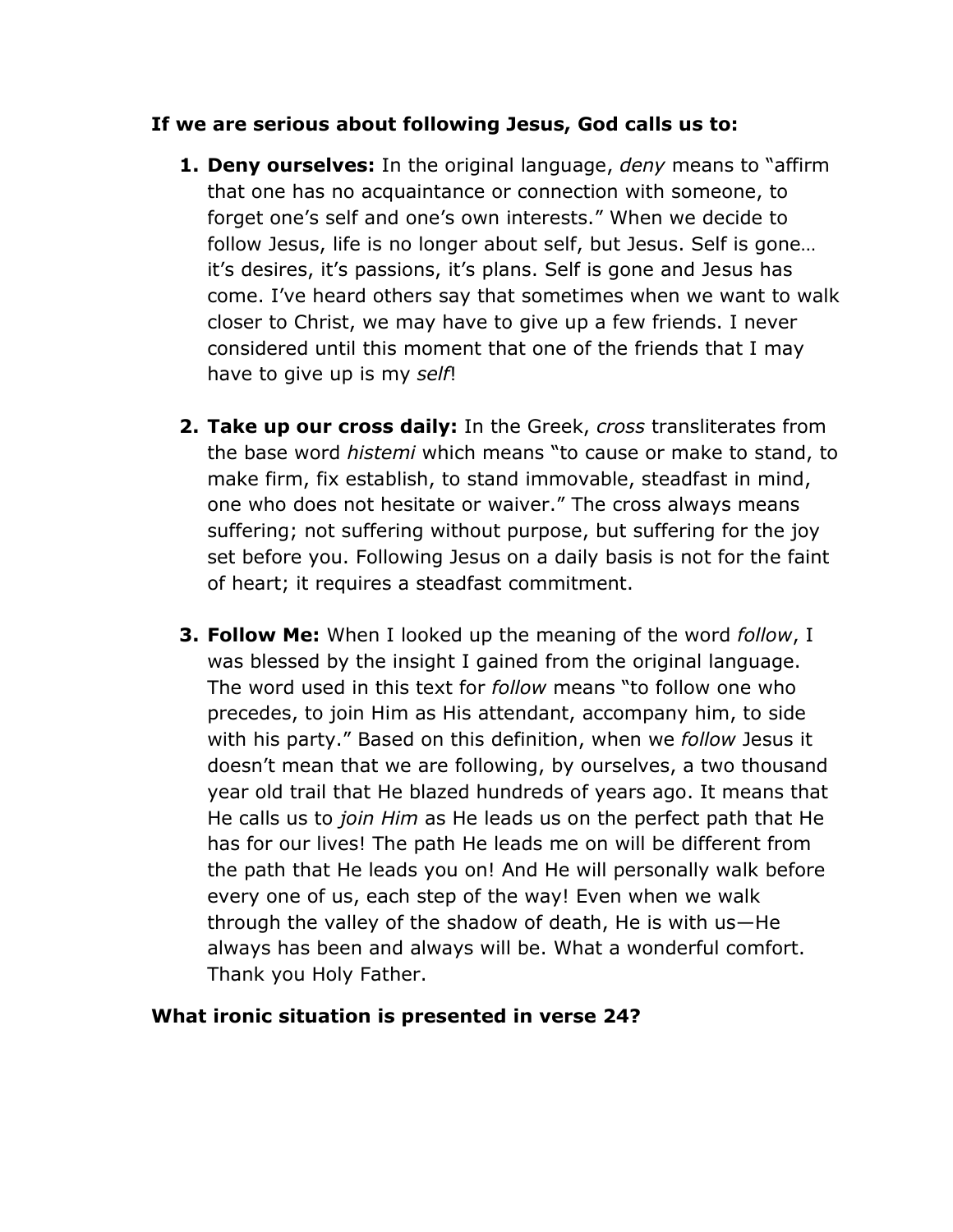If I try to save my life for myself, I will lose it; I will accomplish the very thing I'm trying to avoid! If I reject Jesus, and live for myself, I will end up with eternal death. If I accept Jesus and die to self, I will end up with eternal life.

In reference to verse 24, Jamieson, Fausset and Brown state, "…the pith of this maxim depends on the double sense attached to the word "life," a lower and a higher, the natural and the spiritual, temporal and eternal. An entire sacrifice of the lower, or a willingness to make it, is indispensable to the preservation of the higher life; and he who cannot bring himself to surrender the one for the sake of the other shall eventually lose both."

Verse twenty four makes clear what following Jesus means; it means choosing to carry our cross daily and giving up our own plans for our lives. Jesus experienced physical death, one time, in order to enable us to live with Him and for Him. We either choose to live to please our flesh or we chose to live to please Christ. One is empty, destructive and insatiable; the other is full, abundant and deeply satisfying.

## **Can you remember a single time that you were completely happy and satisfied when living for your flesh?**

I can't. It was a very empty, hopeless, existence. Living for the flesh is a living death. Jesus lived His life to die, personally, for me. It is only right then, that I should live my life, to live personally, for Him!

#### **What will the pursuit of the world lead to?**

We cannot seek both, the world and the Kingdom of Heaven at the same time. We must make a choice. Gathering things of the world will only fit us to live on earth. But gathering treasures of Heaven will fit us to live on earth and in heaven. If all of the treasures of the world were gathered into one giant warehouse; all the gold, silver, riches, jewels,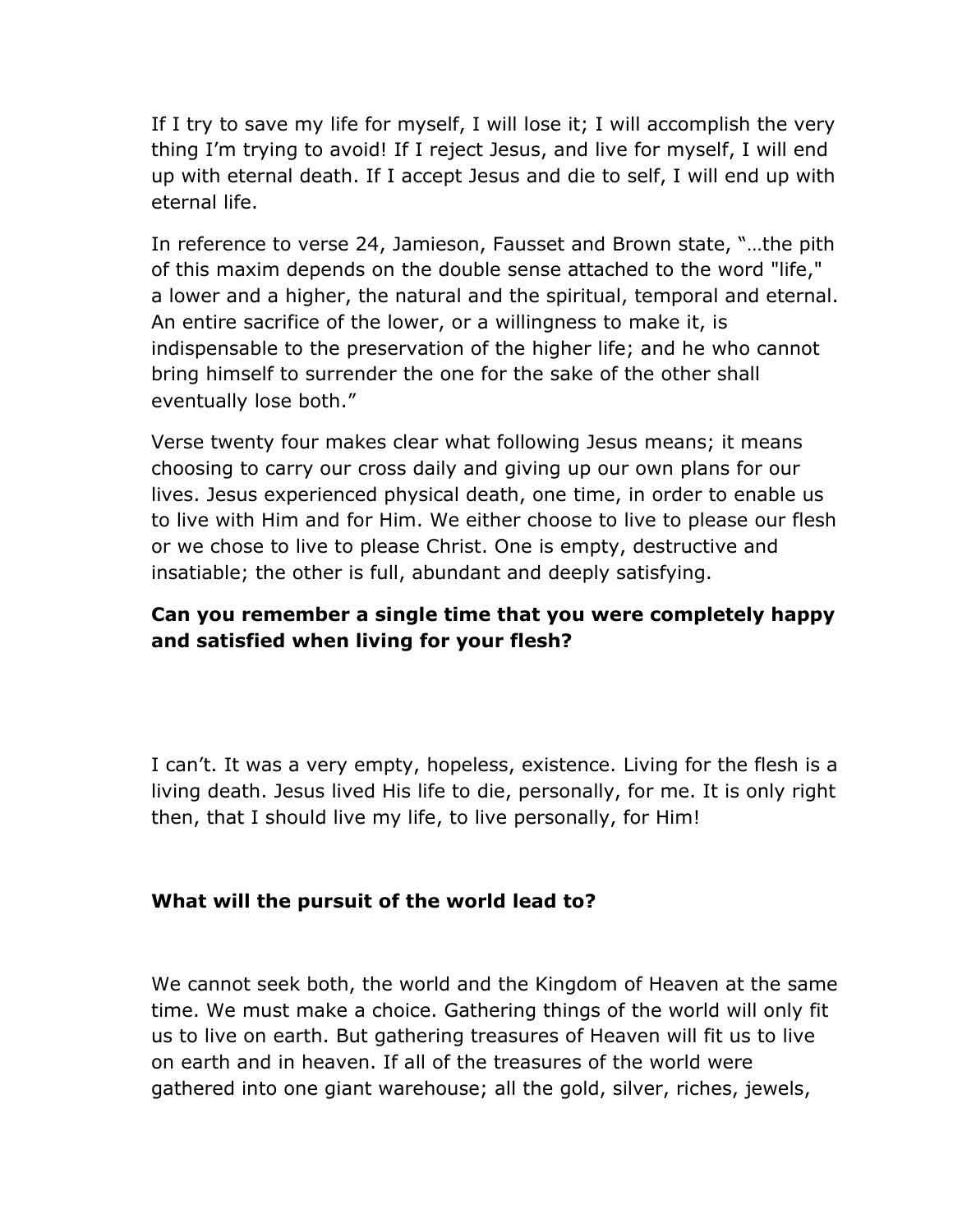sports cars, mansions, clothing, exotic perfumes, fame, popularity, influence etc. they would not buy one single soul a moment in Heaven. And in the end, all of those things will be burnt up as hay, straw and stubble.

When I hear people say that they do not want to follow Christ because they do not wish to suffer on this earth, I am surprised. I well remember my life before Christ, and the suffering I endured as an unbeliever was far worse than anything I have ever experienced as a Christian. Suffering for Christ is one thing; suffering without hope is another.

#### **What warning is given in verse 26?**

Whoever is ashamed of Jesus and His Words, Jesus shall be ashamed of him when He comes to earth in His Glory. Jesus' first advent was similar to the TV show, *Undercover Boss*. The first time the Boss of the Universe came to earth, He came disguised. He didn't arrive in royal robes, with a jeweled crown, declaring to everyone who He was. He came dressed as one of us, the regular workers; wrapped in flesh like the rest of humanity. Are you ashamed to walk with Jesus because of the humble estate of His first advent? Then He will be ashamed of you when He comes in GLORY at His second advent! There will be no mistake who He is when He comes the second time, because every eye shall see, every knee shall bow and every tongue confess that Jesus Christ is Lord!

#### **Matthew 10:38 say about those who will not deny themselves, take up their cross and follow Jesus?**

It says that we are not worthy of Him. There is no other way…leading a *good* life…being a *good* person…just believing that there is a God, all of these things are not enough. Actually, leading a good life and being a good person have nothing to do with Jesus; these are things people try to do without Jesus.

So how can we know if we are truly following Jesus?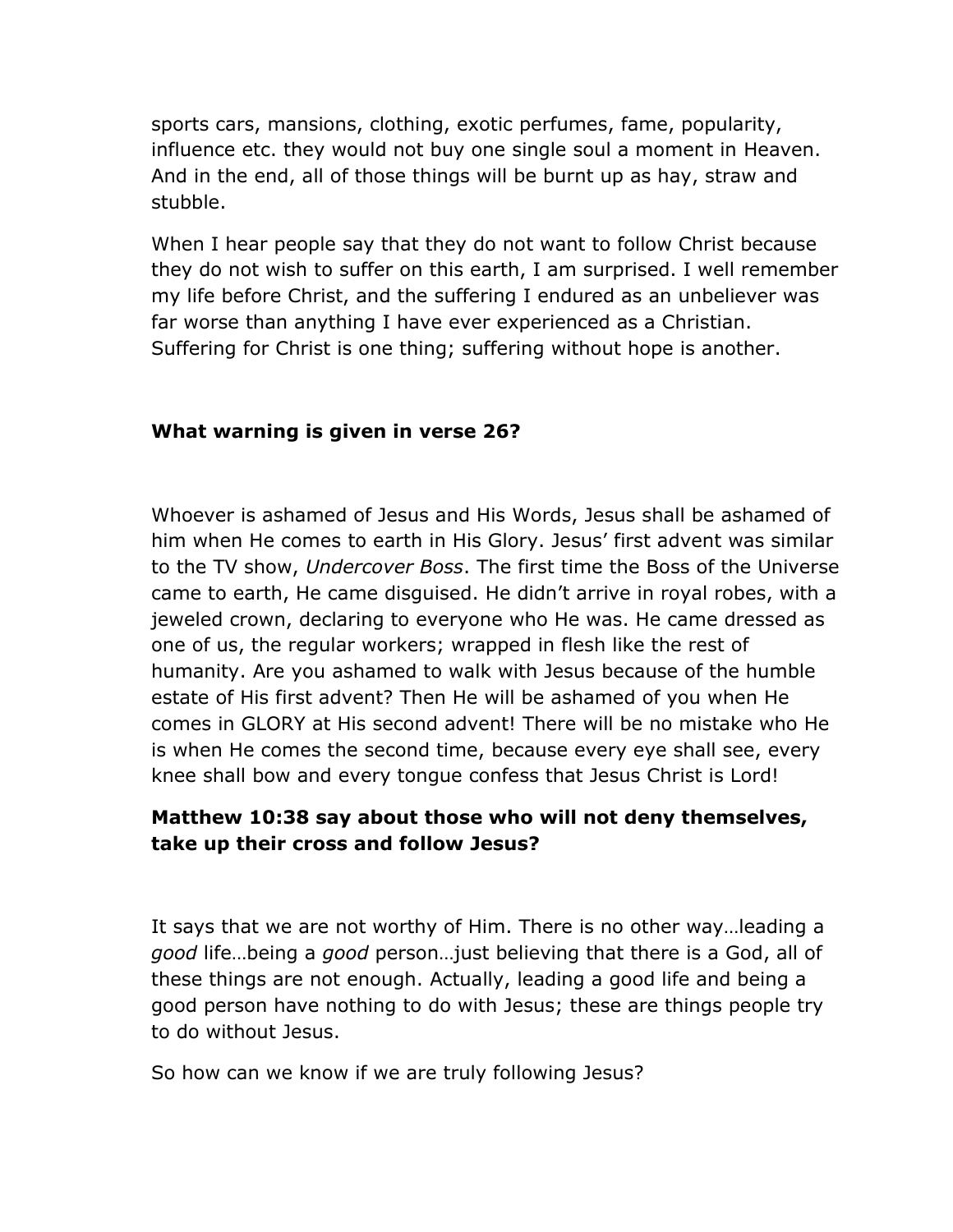- **1. By examining the focus of your life.** If you are following Jesus, you do not live to please yourself; it's about serving Jesus and ministering to others. When you really start to follow Jesus, you'll want others to have what you have.
- **2. By examining the path of your life.** For me, when I decided to start following Jesus everything changed; career, church—even the school my children attended. All of these changes came with challenges and struggles and all of them were worth every ounce of effort I put forth to accomplish them. Following Jesus will ultimately bring great satisfaction and joy.
- **3. By examining the depth of your character.** If you are following Jesus**,** you should be a different person than you were last year. Growing in Christ can be a painful process! In order to bring about change, God must reveal to you, your faults and sins. Rest assured that God never reveals our shortcomings to us to condemn us; He reveals them to us to bring healing and greater depths of relationship with Him.
- **4. By examining your relationship with Christ.** When you become serious about following Christ, just "church on Sunday" will no longer be enough**.** You will find yourself slipping away more often for time alone with God. You may even forgo your favorite TV program just to spend time with Jesus!
- **5. By examining your walk of faith.** When you're following Jesus, your steps of faith will not always make sense to the world, to your friends, or to your family members, but you'll have a deep abiding peace that they are pleasing to God.
- **6. By examining the amount of time you spend in His Word.** As you follow Jesus, you will begin to hunger and long for His Word. Certain verses will jump off the pages of Scripture and burn into your heart. You'll hear a certain scripture at church, on the radio and in your own quiet time. You'll even begin to carry scripture cards in your pockets and post them on the refrigerator or the bathroom mirror!